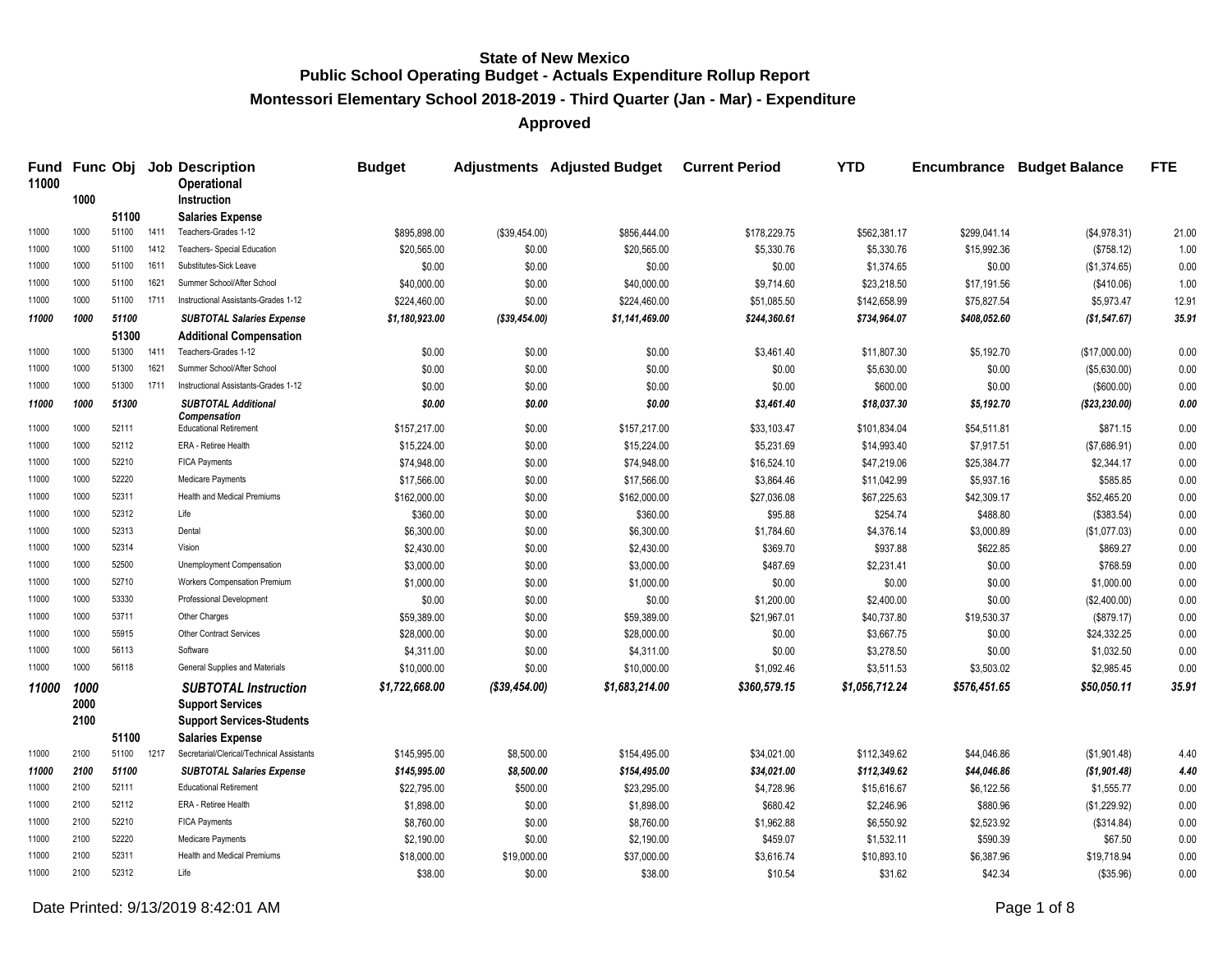#### **Montessori Elementary School 2018-2019 - Third Quarter (Jan - Mar) - Expenditure**

|       |              |       |      | Fund Func Obj Job Description                                                                                                              | <b>Budget</b> |             | <b>Adjustments</b> Adjusted Budget | <b>Current Period</b> | <b>YTD</b>   |             | <b>Encumbrance Budget Balance</b> | <b>FTE</b> |
|-------|--------------|-------|------|--------------------------------------------------------------------------------------------------------------------------------------------|---------------|-------------|------------------------------------|-----------------------|--------------|-------------|-----------------------------------|------------|
| 11000 | 2100         | 52313 |      | Dental                                                                                                                                     | \$700.00      | \$0.00      | \$700.00                           | \$378.24              | \$1,233.49   | \$639.28    | (\$1,172.77)                      | 0.00       |
| 11000 | 2100         | 52314 |      | Vision                                                                                                                                     | \$270.00      | \$0.00      | \$270.00                           | \$63.84               | \$209.25     | \$108.76    | (\$48.01)                         | 0.00       |
| 11000 | 2100         | 53211 |      | Diagnosticians - Contracted                                                                                                                | \$0.00        | \$0.00      | \$0.00                             | \$2,373.25            | \$2,373.25   | \$1,656.09  | (\$4,029.34)                      | 0.00       |
| 11000 | 2100         | 53212 |      | Speech Therapists - Contracted                                                                                                             | \$30,000.00   | \$0.00      | \$30,000.00                        | (\$1,547.95)          | \$5,663.50   | \$12,743.54 | \$11,592.96                       | 0.00       |
| 11000 | 2100         | 53213 |      | Occupational Therapists - Contracted                                                                                                       | \$10,000.00   | \$0.00      | \$10,000.00                        | (\$1,415.91)          | \$1,529.07   | \$7,354.92  | \$1,116.01                        | 0.00       |
| 11000 | 2100         | 53214 |      | Therapists - Contracted                                                                                                                    | \$0.00        | \$0.00      | \$0.00                             | (\$944.90)            | \$320.10     | \$3,191.30  | (\$3,511.40)                      | 0.00       |
| 11000 | 2100<br>2300 | 51100 |      | <b>SUBTOTAL Support</b><br><b>Services-Students</b><br><b>Support Services-General</b><br><b>Administration</b><br><b>Salaries Expense</b> | \$240.646.00  | \$28,000.00 | \$268,646.00                       | \$44,386.18           | \$160,549.66 | \$86,288.88 | \$21,807.46                       | 4.40       |
| 11000 | 2300         | 51100 | 1111 | Superintendent                                                                                                                             | \$103,832.00  | \$0.00      | \$103,832.00                       | \$19,589.76           | \$65,145.35  | \$22,854.65 | \$15,832.00                       | 0.80       |
| 11000 | 2300         | 51100 |      | <b>SUBTOTAL Salaries Expense</b>                                                                                                           | \$103,832.00  | \$0.00      | \$103,832.00                       | \$19,589.76           | \$65,145.35  | \$22,854.65 | \$15,832.00                       | 0.80       |
| 11000 | 2300         | 52111 |      | <b>Educational Retirement</b>                                                                                                              | \$14,418.00   | \$0.00      | \$14,418.00                        | \$2,722.98            | \$9,055.22   | \$3,176.80  | \$2,185.98                        | 0.00       |
| 11000 | 2300         | 52112 |      | ERA - Retiree Health                                                                                                                       | \$2,075.00    | \$0.00      | \$2,075.00                         | \$391.80              | \$1,302.92   | \$457.10    | \$314.98                          | 0.00       |
| 11000 | 2300         | 52210 |      | <b>FICA Payments</b>                                                                                                                       | \$6,224.00    | \$0.00      | \$6,224.00                         | \$1,214.52            | \$4,038.87   | \$1,416.94  | \$768.19                          | 0.00       |
| 11000 | 2300         | 52220 |      | Medicare Payments                                                                                                                          | \$1,556.00    | \$0.00      | \$1,556.00                         | \$284.04              | \$944.57     | \$331.38    | \$280.05                          | 0.00       |
| 11000 | 2300         | 52312 |      | Life                                                                                                                                       | \$36.00       | \$0.00      | \$36.00                            | \$2.25                | \$6.75       | \$8.25      | \$21.00                           | 0.00       |
| 11000 | 2300         | 52710 |      | Workers Compensation Premium                                                                                                               | \$500.00      | \$0.00      | \$500.00                           | \$0.00                | \$0.00       | \$0.00      | \$500.00                          | 0.00       |
| 11000 | 2300         | 53411 |      | Auditing                                                                                                                                   | \$15,000.00   | \$0.00      | \$15,000.00                        | \$0.00                | \$14,271.86  | \$0.00      | \$728.14                          | 0.00       |
| 11000 | 2300         | 53413 |      | Legal                                                                                                                                      | \$10,000.00   | \$0.00      | \$10,000.00                        | \$4,081.33            | \$4,487.98   | \$1,918.67  | \$3,593.35                        | 0.00       |
| 11000 | 2300         | 53711 |      | Other Charges                                                                                                                              | \$0.00        | \$0.00      | \$0.00                             | \$1,618.14            | \$4,315.04   | \$3,184.96  | (\$7,500.00)                      | 0.00       |
| 11000 | 2300         | 55812 |      | <b>Board Training</b>                                                                                                                      | \$2,000.00    | \$0.00      | \$2,000.00                         | \$0.00                | \$0.00       | \$0.00      | \$2,000.00                        | 0.00       |
| 11000 | 2300<br>2400 |       |      | <b>SUBTOTAL Support</b><br>Services-General<br><b>Administration</b><br><b>Support Services-School</b><br><b>Administration</b>            | \$155,641.00  | \$0.00      | \$155,641.00                       | \$29,904.82           | \$103,568.56 | \$33,348.75 | \$18,723.69                       | 0.80       |
|       |              | 51100 |      | <b>Salaries Expense</b>                                                                                                                    |               |             |                                    |                       |              |             |                                   |            |
| 11000 | 2400         | 51100 | 1112 | Principals                                                                                                                                 | \$0.00        | \$45,898.00 | \$45,898.00                        | \$0.00                | \$0.00       | \$0.00      | \$45,898.00                       | 0.00       |
| 11000 | 2400         | 51100 | 1211 | Coordinator/Subject Matter Specialist                                                                                                      | \$0.00        | \$0.00      | \$0.00                             | (\$17,692.32)         | \$6,634.62   | \$19,903.82 | (\$26,538.44)                     | 0.60       |
| 11000 | 2400         | 51100 |      | <b>SUBTOTAL Salaries Expense</b>                                                                                                           | \$0.00        | \$45,898.00 | \$45,898.00                        | (\$17,692.32)         | \$6,634.62   | \$19,903.82 | \$19,359.56                       | 0.60       |
| 11000 | 2400         | 52111 |      | <b>Educational Retirement</b>                                                                                                              | \$0.00        | \$0.00      | \$0.00                             | \$1,844.40            | \$5,225.80   | \$2,766.59  | (\$7,992.39)                      | 0.00       |
| 11000 | 2400         | 52112 |      | ERA - Retiree Health                                                                                                                       | \$0.00        | \$0.00      | \$0.00                             | \$265.38              | \$751.91     | \$398.07    | (\$1,149.98)                      | 0.00       |
| 11000 | 2400         | 52210 |      | <b>FICA Payments</b>                                                                                                                       | \$0.00        | \$0.00      | \$0.00                             | \$788.28              | \$2,239.14   | \$1,176.68  | (\$3,415.82)                      | 0.00       |
| 11000 | 2400         | 52220 |      | Medicare Payments                                                                                                                          | \$0.00        | \$0.00      | \$0.00                             | \$184.38              | \$523.73     | \$275.23    | (\$798.96)                        | 0.00       |
| 11000 | 2400         | 52311 |      | Health and Medical Premiums                                                                                                                | \$0.00        | \$0.00      | \$0.00                             | \$771.66              | \$2,059.58   | \$1,414.71  | (\$3,474.29)                      | 0.00       |
| 11000 | 2400         | 52312 |      | Life                                                                                                                                       | \$0.00        | \$0.00      | \$0.00                             | \$2.82                | \$7.52       | \$16.92     | (\$24.44)                         | 0.00       |
| 11000 | 2400         | 52313 |      | Dental                                                                                                                                     | \$0.00        | \$0.00      | \$0.00                             | \$49.02               | \$130.72     | \$89.87     | (\$220.59)                        | 0.00       |
| 11000 | 2400         | 52314 |      | Vision                                                                                                                                     | \$0.00        | \$0.00      | \$0.00                             | \$11.28               | \$30.08      | \$20.68     | (\$50.76)                         | 0.00       |
| 11000 | 2400         | 53711 |      | Other Charges                                                                                                                              | \$0.00        | \$0.00      | \$0.00                             | \$0.00                | \$1.51       | \$0.00      | (\$1.51)                          | 0.00       |
| 11000 | 2400         |       |      | <b>SUBTOTAL Support</b><br>Services-School<br>Administration                                                                               | \$0.00        | \$45,898.00 | \$45,898.00                        | (\$13,775.10)         | \$17,604.61  | \$26,062.57 | \$2,230.82                        | 0.60       |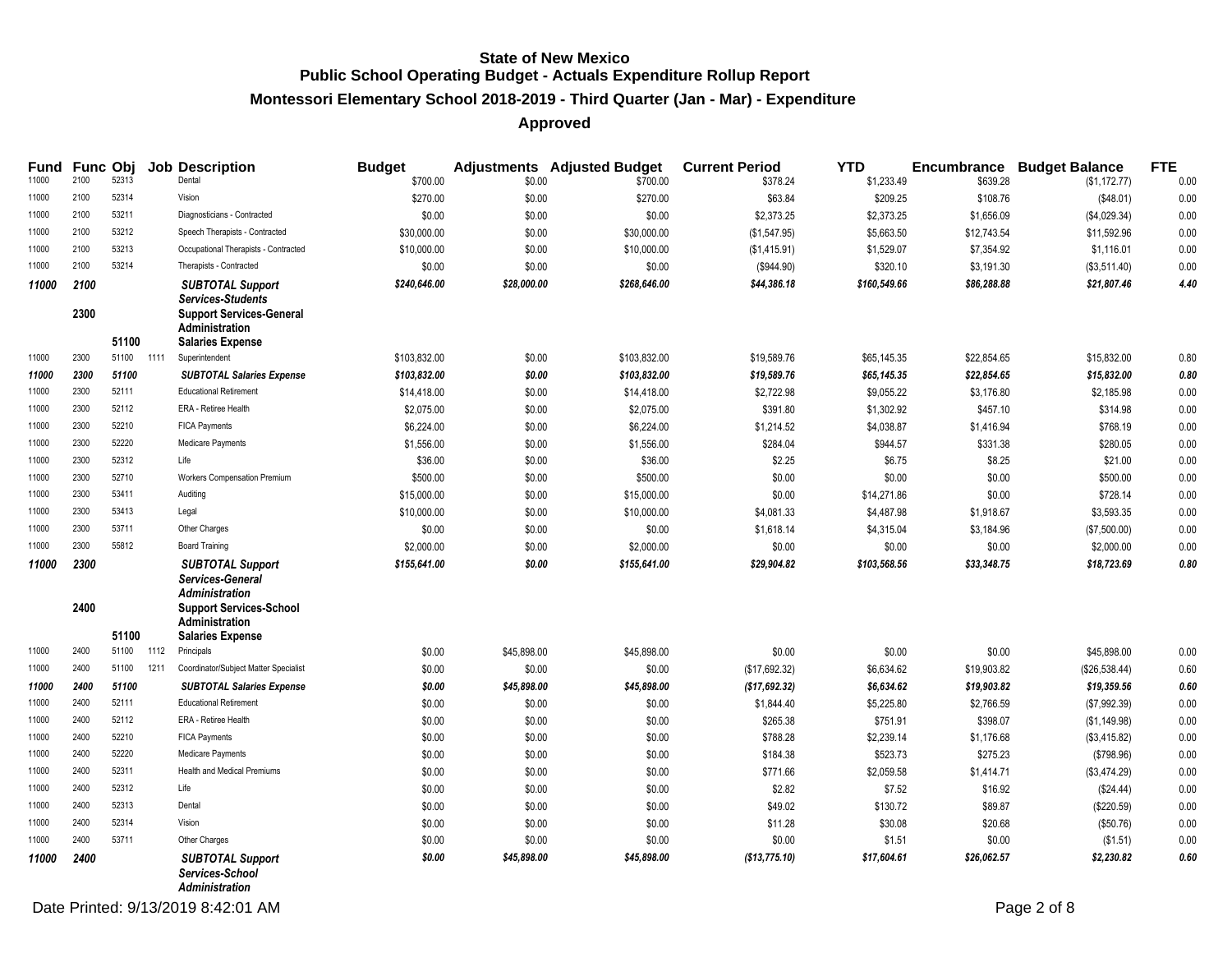**Montessori Elementary School 2018-2019 - Third Quarter (Jan - Mar) - Expenditure**

|                | 2500         |                | Fund Func Obj Job Description<br><b>Central Services</b>                 | <b>Budget</b>       |                  | <b>Adjustments Adjusted Budget</b> | <b>Current Period</b> | <b>YTD</b>         | <b>Encumbrance</b> | <b>Budget Balance</b> | <b>FTE</b>   |
|----------------|--------------|----------------|--------------------------------------------------------------------------|---------------------|------------------|------------------------------------|-----------------------|--------------------|--------------------|-----------------------|--------------|
|                |              | 51100          | <b>Salaries Expense</b>                                                  |                     |                  |                                    |                       |                    |                    |                       |              |
| 11000          | 2500         | 51100 1115     | Assoc. Supt.-Fin./Bus. Mgr.                                              | \$82,982.00         | \$0.00           | \$82.982.00                        | \$19,589.76           | \$65,145,35        | \$22,854.65        | (\$5,018.00)          | 0.80         |
| 11000          | 2500         | 51100          | <b>SUBTOTAL Salaries Expense</b>                                         | \$82,982.00         | \$0.00           | \$82,982.00                        | \$19,589.76           | \$65,145.35        | \$22,854.65        | ( \$5,018.00)         | 0.80         |
|                |              | 51300          | <b>Additional Compensation</b>                                           |                     |                  |                                    |                       |                    |                    |                       |              |
| 11000          | 2500         | 51300 1115     | Assoc. Supt.-Fin./Bus. Mgr.                                              | \$0.00              | \$0.00           | \$0.00                             | \$0.00                | \$200.00           | \$0.00             | (\$200.00)            | 0.00         |
| 11000          | 2500         | 51300          | <b>SUBTOTAL Additional</b>                                               | \$0.00              | \$0.00           | \$0.00                             | \$0.00                | \$200.00           | \$0.00             | (\$200.00)            | 0.00         |
| 11000          | 2500         | 52111          | <b>Compensation</b><br><b>Educational Retirement</b>                     | \$12,577.00         | \$0.00           | \$12,577.00                        | \$2,722.98            | \$9,083.02         | \$3,176.80         | \$317.18              | 0.00         |
| 11000          | 2500         | 52112          | ERA - Retiree Health                                                     | \$1,660.00          | \$0.00           | \$1,660.00                         | \$391.80              | \$1,306.92         | \$457.10           | (\$104.02)            | 0.00         |
| 11000          | 2500         | 52210          | <b>FICA Payments</b>                                                     | \$4,979.00          | \$0.00           | \$4,979.00                         | \$1,116.96            | \$3,760.72         | \$1,303.12         | (\$84.84)             | 0.00         |
| 11000          | 2500         | 52220          | Medicare Payments                                                        | \$1,245.00          | \$0.00           | \$1,245.00                         | \$261.24              | \$879.54           | \$304.78           | \$60.68               | 0.00         |
| 11000          | 2500         | 52311          | Health and Medical Premiums                                              | \$9,000.00          | \$0.00           | \$9,000.00                         | \$2,224.26            | \$6,259.32         | \$3,707.10         | (\$966.42)            | 0.00         |
| 11000          | 2500         | 52312          | Life                                                                     | \$36.00             | \$0.00           | \$36.00                            | \$2.25                | \$6.75             | \$6.75             | \$22.50               | 0.00         |
| 11000          | 2500         | 52313          | Dental                                                                   | \$500.00            | \$0.00           | \$500.00                           | \$117.30              | \$332.35           | \$195.50           | (\$27.85)             | 0.00         |
| 11000          | 2500         | 52314          | Vision                                                                   | \$102.00            | \$0.00           | \$102.00                           | \$20.34               | \$57.63            | \$33.90            | \$10.47               | 0.00         |
| 11000          | 2500         | 52500          | Unemployment Compensation                                                | \$1,660.00          | \$0.00           | \$1,660.00                         | \$0.00                | \$0.00             | \$0.00             | \$1,660.00            | 0.00         |
| 11000          | 2500         | 53330          | Professional Development                                                 | \$0.00              | \$0.00           | \$0.00                             | \$0.00                | \$0.00             | \$450.00           | (\$450.00)            | 0.00         |
| 11000          | 2500         | 53711          | Other Charges                                                            | \$0.00              | \$0.00           | \$0.00                             | \$1,881.91            | \$13,578.34        | \$0.00             | (\$13,578.34)         | 0.00         |
| 11000          | 2500         | 56113          | Software                                                                 | \$9,000.00          | \$0.00           | \$9,000.00                         | \$0.00                | \$5,648.84         | \$0.00             | \$3,351.16            | 0.00         |
| 11000          | 2500         |                | <b>SUBTOTAL Central</b>                                                  | \$123,741.00        | \$0.00           | \$123,741.00                       | \$28,328.80           | \$106,258.78       | \$32,489.70        | (\$15,007.48)         | 0.80         |
|                | 2600         |                | <b>Services</b><br><b>Operation &amp; Maintenance of</b><br><b>Plant</b> |                     |                  |                                    |                       |                    |                    |                       |              |
|                |              | 51100          | <b>Salaries Expense</b>                                                  |                     |                  |                                    |                       |                    |                    |                       |              |
| 11000          | 2600         | 51100 1614     | Maintenance                                                              | \$25,625.00         | \$0.00           | \$25,625.00                        | \$5,913.48            | \$17,740.44        | \$7,884.56         | \$0.00                | 1.00         |
| 11000          | 2600         | 51100          | <b>SUBTOTAL Salaries Expense</b>                                         | \$25,625.00         | \$0.00           | \$25,625.00                        | \$5,913.48            | \$17,740.44        | \$7,884.56         | \$0.00                | 1.00         |
| 11000          | 2600         | 52111          | <b>Educational Retirement</b>                                            | \$3,614.00          | \$0.00           | \$3,614.00                         | \$822.00              | \$2,466.00         | \$1,095.99         | \$52.01               | 0.00         |
| 11000          | 2600         | 52112          | ERA - Retiree Health                                                     | \$520.00            | \$0.00           | \$520.00                           | \$118.26              | \$354.78           | \$157.68           | \$7.54                | 0.00         |
| 11000          | 2600         | 52210          | <b>FICA Payments</b>                                                     | \$1,664.00          | \$0.00           | \$1,664.00                         | \$282.30              | \$868.41           | \$376.40           | \$419.19              | 0.00         |
| 11000          | 2600<br>2600 | 52220<br>52311 | Medicare Payments<br>Health and Medical Premiums                         | \$300.00            | \$0.00           | \$300.00                           | \$66.00               | \$203.04           | \$88.00            | \$8.96                | 0.00         |
| 11000          | 2600         | 52312          | Life                                                                     | \$11,000.00         | \$0.00           | \$11,000.00                        | \$2,340.42            | \$6,246.62         | \$3,900.70         | \$852.68              | 0.00         |
| 11000<br>11000 | 2600         | 52313          | Dental                                                                   | \$36.00<br>\$750.00 | \$0.00<br>\$0.00 | \$36.00<br>\$750.00                | \$2.82<br>\$158.88    | \$8.46<br>\$423.68 | \$8.46<br>\$264.80 | \$19.08<br>\$61.52    | 0.00<br>0.00 |
| 11000          | 2600         | 52314          | Vision                                                                   |                     |                  |                                    |                       |                    |                    |                       | 0.00         |
| 11000          | 2600         | 52316          | Other Insurance                                                          | \$130.00<br>\$0.00  | \$0.00<br>\$0.00 | \$130.00<br>\$0.00                 | \$27.60<br>\$0.00     | \$73.60<br>\$0.00  | \$46.00<br>\$0.00  | \$10.40<br>\$0.00     | 0.00         |
| 11000          | 2600         | 53711          | Other Charges                                                            | \$0.00              | \$0.00           | \$0.00                             | \$7,399.09            | \$27,411.95        | \$8,371.84         | (\$35,783.79)         | 0.00         |
| 11000          | 2600         | 54311          | Maintenance & Repair -                                                   |                     | \$0.00           |                                    | \$0.00                |                    | \$0.00             | \$10,000.00           | 0.00         |
|                |              |                | Furniture/Fixtures/Equipment                                             | \$10,000.00         |                  | \$10,000.00                        |                       | \$0.00             |                    |                       |              |
| 11000          | 2600         | 54312          | Maintenance & Repair - Buildings and<br>Grounds                          | \$12,000.00         | \$0.00           | \$12,000.00                        | \$5,255.67            | \$11,555.57        | \$6,160.18         | (\$5,715.75)          | 0.00         |
| 11000          | 2600         | 54411          | Electricity                                                              | \$30,000.00         | \$0.00           | \$30,000.00                        | \$4,807.79            | \$24,097.38        | \$9,902.62         | (\$4,000.00)          | 0.00         |
| 11000          | 2600         | 54412          | Natural Gas (Buildings)                                                  | \$3,000.00          | \$0.00           | \$3,000.00                         | \$2,106.58            | \$2,903.79         | \$196.21           | (\$100.00)            | 0.00         |
| 11000          | 2600         | 54415          | Water/Sewage                                                             | \$20.000.00         | \$0.00           | \$20.000.00                        | \$1.843.58            | \$9.492.91         | \$5,507.09         | \$5,000.00            | 0.00         |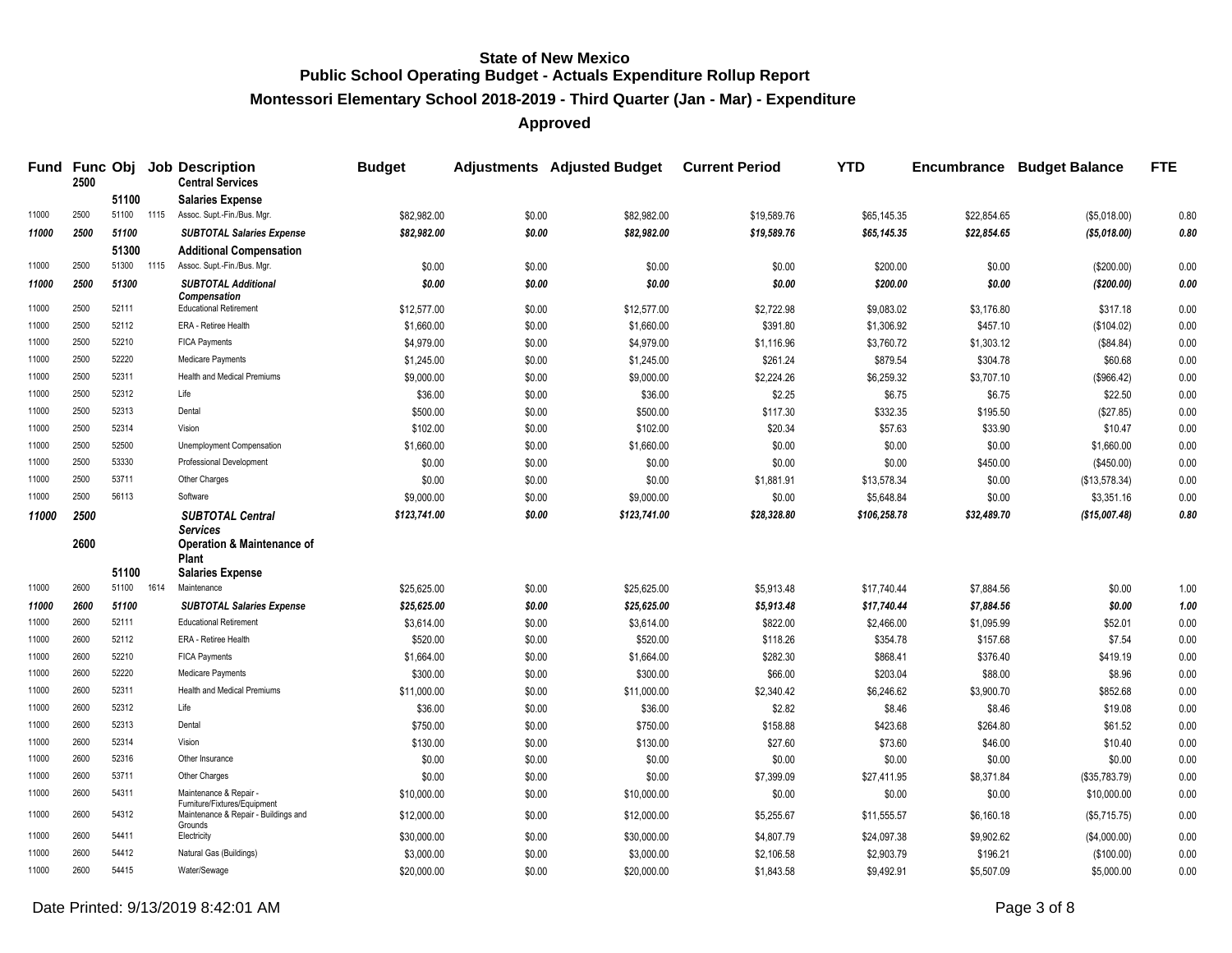# **Montessori Elementary School 2018-2019 - Third Quarter (Jan - Mar) - Expenditure**

| Fund<br>11000 | <b>Func Obj</b><br>2600 | 54416 |      | <b>Job Description</b><br><b>Communication Services</b> | <b>Budget</b><br>\$0.00 | \$0.00      | <b>Adjustments</b> Adjusted Budget<br>\$0.00 | <b>Current Period</b><br>\$10.628.22 | <b>YTD</b><br>\$27,236.08 | Encumbrance<br>\$10,263.92 | <b>Budget Balance</b><br>(\$37,500.00) | <b>FTE</b><br>0.00 |
|---------------|-------------------------|-------|------|---------------------------------------------------------|-------------------------|-------------|----------------------------------------------|--------------------------------------|---------------------------|----------------------------|----------------------------------------|--------------------|
| 11000         | 2600                    | 54610 |      | Rental - Land and Buildings                             | \$335,000.00            | \$0.00      | \$335,000.00                                 | \$72,084.83                          | \$280,256.33              | \$54,981.04                | (\$237.37)                             | 0.00               |
| 11000         | 2600                    | 55200 |      | Property/Liability Insurance                            | \$73,000.00             | \$0.00      | \$73,000.00                                  | \$0.00                               | \$32,233.00               | \$0.00                     | \$40,767.00                            | 0.00               |
| 11000         | 2600                    | 56118 |      | General Supplies and Materials                          | \$0.00                  | \$0.00      | \$0.00                                       | \$0.00                               | \$42.02                   | \$0.00                     | (\$42.02)                              | 0.00               |
| 11000         | 2600                    |       |      | <b>SUBTOTAL Operation &amp;</b>                         | \$526,639.00            | \$0.00      | \$526,639.00                                 | \$113,857.52                         | \$443,614.06              | \$109,205.49               | (\$26,180.55)                          | 1.00               |
|               |                         |       |      | <b>Maintenance of Plant</b>                             |                         |             |                                              |                                      |                           |                            |                                        |                    |
| 11000         | 2000                    |       |      | <b>SUBTOTAL Support</b><br><b>Services</b>              | \$1,046,667.00          | \$73,898.00 | \$1,120,565.00                               | \$202,702.22                         | \$831,595.67              | \$287,395.39               | \$1,573.94                             | 7.60               |
| 11000         |                         |       |      | <b>TOTAL Operational</b>                                | \$2,769,335.00          | \$34,444.00 | \$2,803,779.00                               | \$563,281.37                         | \$1,888,307.91            | \$863,847.04               | \$51,624.05                            | 43.51              |
| 14000         |                         |       |      | <b>Total Instructional</b>                              |                         |             |                                              |                                      |                           |                            |                                        |                    |
|               |                         |       |      | <b>Materials Sub-Fund</b>                               |                         |             |                                              |                                      |                           |                            |                                        |                    |
|               | 1000                    |       |      | <b>Instruction</b>                                      |                         |             |                                              |                                      |                           |                            |                                        |                    |
| 14000         | 1000                    | 56111 |      | Instructional Materials Cash - 50%                      | \$7,105.00              | \$11,016.00 | \$18,121.00                                  | \$968.37                             | \$26,342.35               | \$50.93                    | (\$8,272.28)                           | 0.00               |
| 14000         | 1000                    | 56113 |      | Textbooks<br>Software                                   | \$16,352.00             | \$0.00      | \$16,352.00                                  | \$0.00                               | \$257.35                  | \$0.00                     | \$16,094.65                            | 0.00               |
| 14000         | 1000                    |       |      | <b>SUBTOTAL Instruction</b>                             | \$23,457.00             | \$11,016.00 | \$34,473.00                                  | \$968.37                             | \$26,599.70               | \$50.93                    | \$7,822.37                             | $0.00\,$           |
| 14000         |                         |       |      | <b>TOTAL Total</b>                                      | \$23,457.00             | \$11,016.00 | \$34,473.00                                  | \$968.37                             | \$26,599.70               | \$50.93                    | \$7,822.37                             | 0.00               |
|               |                         |       |      | <b>Instructional Materials</b>                          |                         |             |                                              |                                      |                           |                            |                                        |                    |
|               |                         |       |      | Sub-Fund                                                |                         |             |                                              |                                      |                           |                            |                                        |                    |
| 23000         |                         |       |      | <b>Non-Instructional</b>                                |                         |             |                                              |                                      |                           |                            |                                        |                    |
|               |                         |       |      | Support                                                 |                         |             |                                              |                                      |                           |                            |                                        |                    |
|               | 1000                    |       |      | Instruction                                             |                         |             |                                              |                                      |                           |                            |                                        |                    |
| 23000         | 1000                    | 53711 |      | Other Charges                                           | \$50,000.00             | \$0.00      | \$50,000.00                                  | \$22,780.61                          | \$82,007.60               | \$46,513.29                | (\$78,520.89)                          | 0.00               |
| 23000         | 1000                    | 55817 |      | <b>Student Travel</b>                                   | \$50,000.00             | \$0.00      | \$50,000.00                                  | \$0.00                               | \$0.00                    | \$0.00                     | \$50,000.00                            | 0.00               |
| 23000         | 1000                    |       |      | <b>SUBTOTAL Instruction</b>                             | \$100.000.00            | \$0.00      | \$100,000.00                                 | \$22,780.61                          | \$82,007.60               | \$46,513.29                | (\$28,520.89)                          | $0.00\,$           |
| 23000         |                         |       |      | <b>TOTAL Non-</b>                                       | \$100,000.00            | \$0.00      | \$100,000.00                                 | \$22,780.61                          | \$82,007.60               | \$46,513.29                | (\$28,520.89)                          | 0.00               |
|               |                         |       |      | <b>Instructional Support</b>                            |                         |             |                                              |                                      |                           |                            |                                        |                    |
| 24000         |                         |       |      | <b>Federal Flow-through</b>                             |                         |             |                                              |                                      |                           |                            |                                        |                    |
|               |                         |       |      | <b>Grants</b>                                           |                         |             |                                              |                                      |                           |                            |                                        |                    |
| 24101         |                         |       |      | Title I - ESEA                                          |                         |             |                                              |                                      |                           |                            |                                        |                    |
|               | 2000                    |       |      | <b>Support Services</b>                                 |                         |             |                                              |                                      |                           |                            |                                        |                    |
|               | 2400                    |       |      | <b>Support Services-School</b><br>Administration        |                         |             |                                              |                                      |                           |                            |                                        |                    |
|               |                         | 51100 |      | <b>Salaries Expense</b>                                 |                         |             |                                              |                                      |                           |                            |                                        |                    |
| 24101         | 2400                    | 51100 | 1112 | Principals                                              | \$0.00                  | \$43,149.00 | \$43,149.00                                  | \$0.00                               | \$0.00                    | \$0.00                     | \$43,149.00                            | 0.00               |
| 24101         | 2400                    | 51100 | 1211 | Coordinator/Subject Matter Specialist                   | \$0.00                  | \$0.00      | \$0.00                                       | \$30,961.56                          | \$30,961.56               | \$0.00                     | (\$30,961.56)                          | 0.00               |
| 24101         | 2400                    | 51100 |      | <b>SUBTOTAL Salaries Expense</b>                        | \$0.00                  | \$43,149.00 | \$43,149.00                                  | \$30,961.56                          | \$30,961.56               | \$0.00                     | \$12,187.44                            | 0.00               |
| 24101         | 2400                    |       |      | <b>SUBTOTAL Support</b><br>Services-School              | \$0.00                  | \$43,149.00 | \$43,149.00                                  | \$30,961.56                          | \$30,961.56               | \$0.00                     | \$12,187.44                            | 0.00               |
| 24101         | 2000                    |       |      | <b>Administration</b><br><b>SUBTOTAL Support</b>        | \$0.00                  | \$43,149.00 | \$43,149.00                                  | \$30,961.56                          | \$30,961.56               | \$0.00                     | \$12,187.44                            | 0.00               |
|               |                         |       |      | <b>Services</b>                                         |                         |             |                                              |                                      |                           |                            |                                        |                    |
| 24101         |                         |       |      | <b>TOTAL Title I - ESEA</b>                             | \$0.00                  | \$43,149.00 | \$43,149.00                                  | \$30,961.56                          | \$30,961.56               | \$0.00                     | \$12,187.44                            | 0.00               |
| 24106         |                         |       |      | <b>Entitlement IDEA-B</b>                               |                         |             |                                              |                                      |                           |                            |                                        |                    |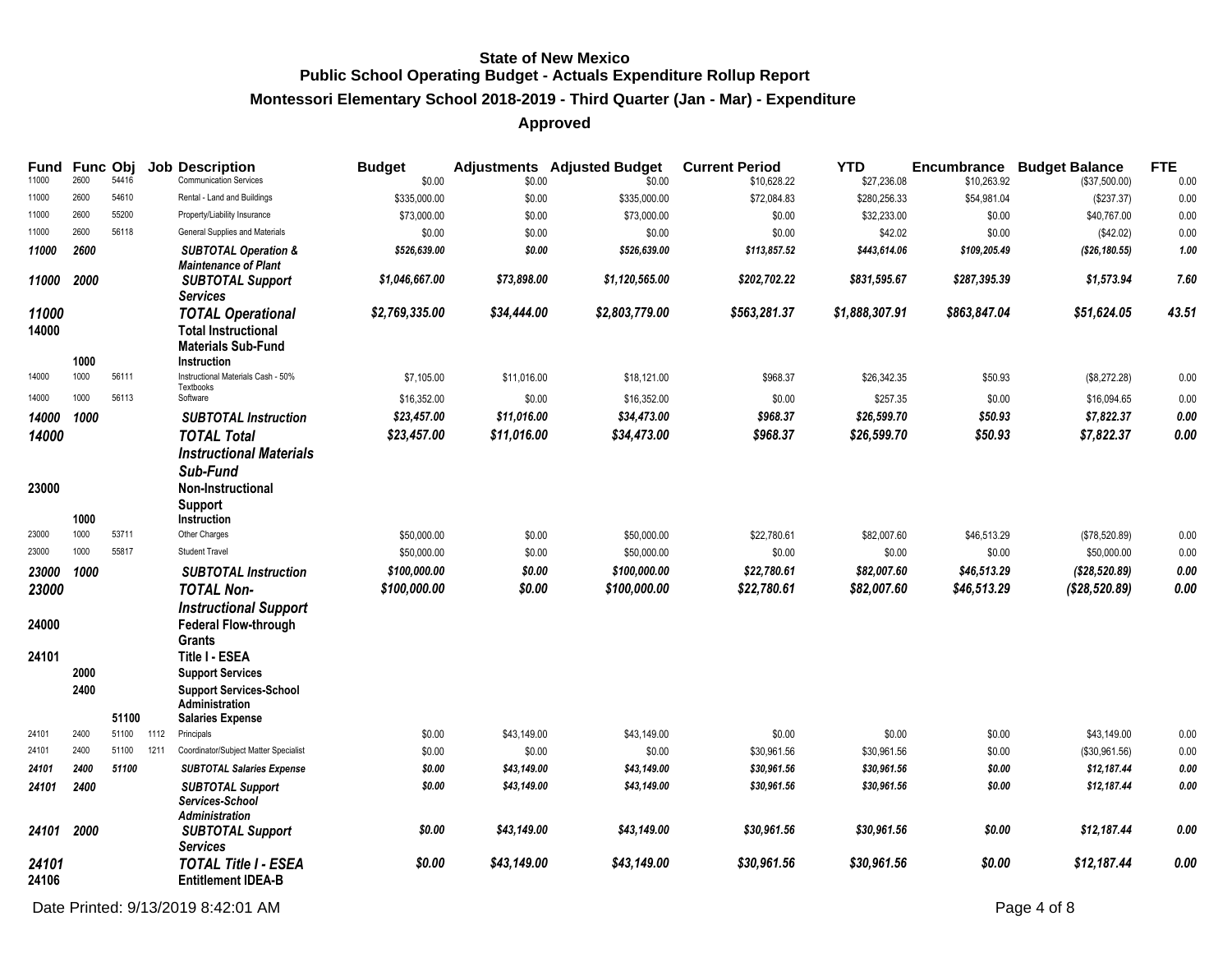**Montessori Elementary School 2018-2019 - Third Quarter (Jan - Mar) - Expenditure**

| Fund  | 1000         |       |      | Func Obj Job Description<br>Instruction                      | <b>Budget</b> |             | <b>Adjustments</b> Adjusted Budget | <b>Current Period</b> | <b>YTD</b>  |        | <b>Encumbrance Budget Balance</b> | <b>FTE</b> |
|-------|--------------|-------|------|--------------------------------------------------------------|---------------|-------------|------------------------------------|-----------------------|-------------|--------|-----------------------------------|------------|
|       |              | 51100 |      | <b>Salaries Expense</b>                                      |               |             |                                    |                       |             |        |                                   |            |
| 24106 | 1000         | 51100 | 1412 | Teachers- Special Education                                  | \$0.00        | \$28,133.00 | \$28,133.00                        | \$24,876.88           | \$24,876.88 | \$0.00 | \$3,256.12                        | 0.00       |
| 24106 | 1000         | 51100 |      | <b>SUBTOTAL Salaries Expense</b>                             | \$0.00        | \$28,133.00 | \$28,133.00                        | \$24,876.88           | \$24,876.88 | \$0.00 | \$3,256.12                        | 0.00       |
| 24106 | 1000         | 52111 |      | <b>Educational Retirement</b>                                | \$0.00        | \$0.00      | \$0.00                             | \$3,256.12            | \$3,256.12  | \$0.00 | (\$3,256.12)                      | 0.00       |
| 24106 | 1000<br>2000 |       |      | <b>SUBTOTAL Instruction</b><br><b>Support Services</b>       | \$0.00        | \$28,133.00 | \$28,133.00                        | \$28,133.00           | \$28,133.00 | \$0.00 | \$0.00                            | $0.00\,$   |
|       | 2100         |       |      | <b>Support Services-Students</b>                             |               |             |                                    |                       |             |        |                                   |            |
| 24106 | 2100         | 53211 |      | Diagnosticians - Contracted                                  | \$0.00        | \$0.00      | \$0.00                             | \$970.66              | \$970.66    | \$0.00 | (\$970.66)                        | 0.00       |
| 24106 | 2100         | 53212 |      | Speech Therapists - Contracted                               | \$0.00        | \$36,841.00 | \$36,841.00                        | \$13,592.96           | \$13,592.96 | \$0.00 | \$23,248.04                       | 0.00       |
| 24106 | 2100         | 53213 |      | Occupational Therapists - Contracted                         | \$0.00        | \$0.00      | \$0.00                             | \$6,116.01            | \$6,116.01  | \$0.00 | (\$6,116.01)                      | 0.00       |
| 24106 | 2100         | 53214 |      | Therapists - Contracted                                      | \$0.00        | \$0.00      | \$0.00                             | \$1,988.60            | \$1,988.60  | \$0.00 | (\$1,988.60)                      | 0.00       |
| 24106 | 2100         |       |      | <b>SUBTOTAL Support</b><br><b>Services-Students</b>          | \$0.00        | \$36,841.00 | \$36,841.00                        | \$22,668.23           | \$22,668.23 | \$0.00 | \$14,172.77                       | 0.00       |
| 24106 | 2000         |       |      | <b>SUBTOTAL Support</b><br>Services                          | \$0.00        | \$36,841.00 | \$36,841.00                        | \$22,668.23           | \$22,668.23 | \$0.00 | \$14,172.77                       | 0.00       |
| 24106 |              |       |      | <b>TOTAL Entitlement</b><br><b>IDEA-B</b>                    | \$0.00        | \$64,974.00 | \$64,974.00                        | \$50,801.23           | \$50,801.23 | \$0.00 | \$14,172.77                       | 0.00       |
| 24109 | 2000         |       |      | Preschool IDEA-B<br><b>Support Services</b>                  |               |             |                                    |                       |             |        |                                   |            |
|       | 2100         |       |      | <b>Support Services-Students</b>                             |               |             |                                    |                       |             |        |                                   |            |
| 24109 | 2100         | 53212 |      | Speech Therapists - Contracted                               | \$0.00        | \$1,511.00  | \$1,511.00                         | \$0.00                | \$0.00      | \$0.00 | \$1,511.00                        | 0.00       |
| 24109 | 2100         |       |      | <b>SUBTOTAL Support</b><br><b>Services-Students</b>          | \$0.00        | \$1,511.00  | \$1,511.00                         | \$0.00                | \$0.00      | \$0.00 | \$1,511.00                        | 0.00       |
| 24109 | 2000         |       |      | <b>SUBTOTAL Support</b><br><b>Services</b>                   | \$0.00        | \$1,511.00  | \$1,511.00                         | \$0.00                | \$0.00      | \$0.00 | \$1,511.00                        | 0.00       |
| 24109 |              |       |      | <b>TOTAL Preschool</b><br><b>IDEA-B</b>                      | \$0.00        | \$1,511.00  | \$1,511.00                         | \$0.00                | \$0.00      | \$0.00 | \$1,511.00                        | 0.00       |
| 24154 |              |       |      | <b>Teacher/Principal</b><br><b>Training &amp; Recruiting</b> |               |             |                                    |                       |             |        |                                   |            |
|       | 1000         |       |      | Instruction                                                  |               |             |                                    |                       |             |        |                                   |            |
| 24154 | 1000         | 53330 |      | Professional Development                                     | \$0.00        | \$0.00      | \$0.00                             | \$0.00                | \$0.00      | \$0.00 | \$0.00                            | $0.00\,$   |
| 24154 | 1000         |       |      | <b>SUBTOTAL Instruction</b>                                  | \$0.00        | \$0.00      | \$0.00                             | \$0.00                | \$0.00      | \$0.00 | \$0.00                            | 0.00       |
| 24154 |              |       |      | <b>TOTAL</b>                                                 | \$0.00        | \$0.00      | \$0.00                             | \$0.00                | \$0.00      | \$0.00 | \$0.00                            | 0.00       |
|       |              |       |      | <b>Teacher/Principal</b>                                     |               |             |                                    |                       |             |        |                                   |            |
|       |              |       |      | <b>Training &amp; Recruiting</b>                             |               |             |                                    |                       |             |        |                                   |            |
| 24189 |              |       |      | <b>Student Supp Academic</b><br><b>Achievment Title IV</b>   |               |             |                                    |                       |             |        |                                   |            |
|       | 2000         |       |      | <b>Support Services</b>                                      |               |             |                                    |                       |             |        |                                   |            |
|       | 2400         |       |      | <b>Support Services-School</b><br><b>Administration</b>      |               |             |                                    |                       |             |        |                                   |            |
|       |              | 51100 |      | <b>Salaries Expense</b>                                      |               |             |                                    |                       |             |        |                                   |            |
| 24189 | 2400         | 51100 | 1112 | Principals                                                   | \$0.00        | \$10,000.00 | \$10,000.00                        | \$0.00                | \$0.00      | \$0.00 | \$10,000.00                       | 0.00       |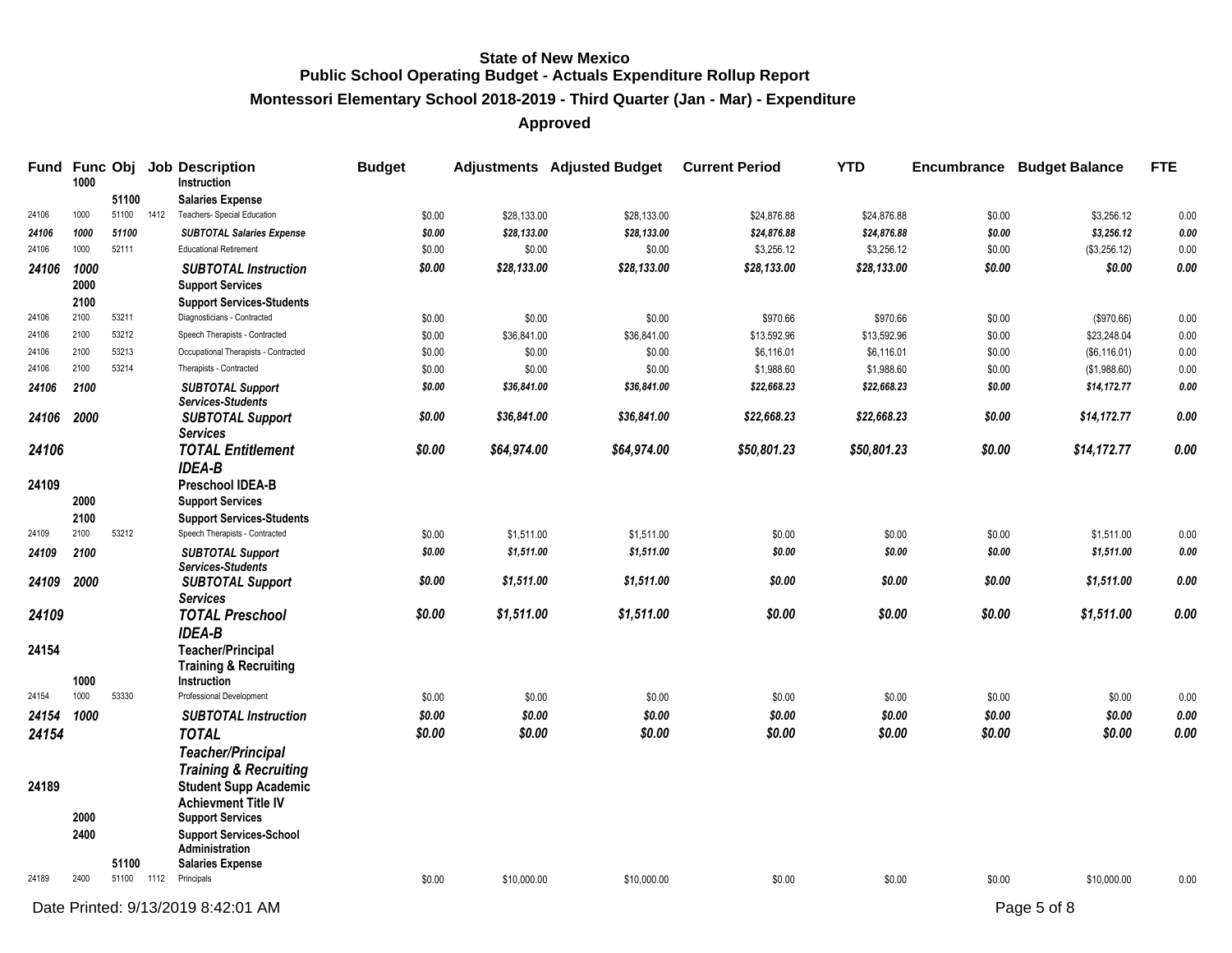# **Montessori Elementary School 2018-2019 - Third Quarter (Jan - Mar) - Expenditure**

| Fund<br>24189 | Func Obj<br>2400 | 51100         | <b>Job Description</b><br><b>SUBTOTAL Salaries Expense</b>                        | <b>Budget</b><br>\$0.00 | \$10,000.00  | <b>Adjustments</b> Adjusted Budget<br>\$10,000.00 | <b>Current Period</b><br>\$0.00 | <b>YTD</b><br>\$0.00 | Encumbrance<br>\$0.00 | <b>Budget Balance</b><br>\$10,000.00 | <b>FTE</b><br>0.00 |
|---------------|------------------|---------------|-----------------------------------------------------------------------------------|-------------------------|--------------|---------------------------------------------------|---------------------------------|----------------------|-----------------------|--------------------------------------|--------------------|
| 24189         | 2400             |               | <b>SUBTOTAL Support</b><br>Services-School<br>Administration                      | \$0.00                  | \$10,000.00  | \$10,000.00                                       | \$0.00                          | \$0.00               | \$0.00                | \$10,000.00                          | 0.00               |
| 24189         | 2000             |               | <b>SUBTOTAL Support</b><br><b>Services</b>                                        | \$0.00                  | \$10,000.00  | \$10,000.00                                       | \$0.00                          | \$0.00               | \$0.00                | \$10,000.00                          | 0.00               |
| 24189         |                  |               | <b>TOTAL Student Supp</b><br><b>Academic Achievment</b><br><b>Title IV</b>        | \$0.00                  | \$10,000.00  | \$10,000.00                                       | \$0.00                          | \$0.00               | \$0.00                | \$10,000.00                          | 0.00               |
| 24000         |                  |               | <b>TOTAL Federal Flow-</b><br>through Grants                                      | \$0.00                  | \$119,634.00 | \$119,634.00                                      | \$81,762.79                     | \$81,762.79          | \$0.00                | \$37,871.21                          | 0.00               |
| 27000         |                  |               | State Flow-through<br><b>Grants</b>                                               |                         |              |                                                   |                                 |                      |                       |                                      |                    |
| 27107         | 2000<br>2200     |               | 27107 GOB Library<br><b>Support Services</b>                                      |                         |              |                                                   |                                 |                      |                       |                                      |                    |
| 27107         | 2200             | 56114         | <b>Support Services-Instruction</b><br>Library And Audio-Visual                   | \$3,654.00              | \$0.00       | \$3,654.00                                        | \$0.00                          | \$0.00               | \$0.00                | \$3,654.00                           | 0.00               |
| 27107         | 2200             |               | <b>SUBTOTAL Support</b>                                                           | \$3,654.00              | \$0.00       | \$3,654.00                                        | \$0.00                          | \$0.00               | \$0.00                | \$3,654.00                           | 0.00               |
| 27107         | 2000             |               | Services-Instruction<br><b>SUBTOTAL Support</b><br><b>Services</b>                | \$3,654.00              | \$0.00       | \$3,654.00                                        | \$0.00                          | \$0.00               | \$0.00                | \$3,654.00                           | 0.00               |
| 27107         |                  |               | <b>TOTAL 27107 GOB</b>                                                            | \$3,654.00              | \$0.00       | \$3,654.00                                        | \$0.00                          | \$0.00               | \$0.00                | \$3,654.00                           | 0.00               |
| 27125         | 1000             |               | Library<br><b>Excellence in Teaching</b><br>Awards<br>Instruction                 |                         |              |                                                   |                                 |                      |                       |                                      |                    |
|               |                  | 51300         | <b>Additional Compensation</b>                                                    |                         |              |                                                   |                                 |                      |                       |                                      |                    |
| 27125         | 1000             | 51300<br>1411 | Teachers-Grades 1-12                                                              | \$0.00                  | \$5,000.00   | \$5,000.00                                        | \$0.00                          | \$5,000.00           | \$0.00                | \$0.00                               | 0.00               |
| 27125         | 1000             | 51300         | <b>SUBTOTAL Additional</b>                                                        | \$0.00                  | \$5,000.00   | \$5,000.00                                        | \$0.00                          | \$5,000.00           | \$0.00                | \$0.00                               | 0.00               |
| 27125         | 1000             | 52210         | Compensation<br><b>FICA Payments</b>                                              | \$0.00                  | \$310.00     | \$310.00                                          | \$0.00                          | \$310.00             | \$0.00                | \$0.00                               | 0.00               |
| 27125         | 1000             | 52220         | Medicare Payments                                                                 | \$0.00                  | \$73.00      | \$73.00                                           | \$0.00                          | \$72.50              | \$0.00                | \$0.50                               | 0.00               |
| 27125         | 1000             |               | <b>SUBTOTAL Instruction</b>                                                       | \$0.00                  | \$5,383.00   | \$5,383.00                                        | \$0.00                          | \$5,382.50           | \$0.00                | \$0.50                               | 0.00               |
| 27125         |                  |               | <b>TOTAL Excellence in</b>                                                        | \$0.00                  | \$5,383.00   | \$5,383.00                                        | \$0.00                          | \$5,382.50           | \$0.00                | \$0.50                               | 0.00               |
|               |                  |               | <b>Teaching Awards</b>                                                            |                         |              |                                                   |                                 |                      |                       |                                      |                    |
| 27000         |                  |               | <b>TOTAL State Flow-</b>                                                          | \$3,654.00              | \$5,383.00   | \$9,037.00                                        | \$0.00                          | \$5,382.50           | \$0.00                | \$3,654.50                           | 0.00               |
| 31200         | 4000             |               | through Grants<br><b>Public School Capital</b><br>Outlay<br><b>Capital Outlay</b> |                         |              |                                                   |                                 |                      |                       |                                      |                    |
| 31200         | 4000             | 54610         | Rental - Land and Buildings                                                       | \$0.00                  | \$308,857.00 | \$308,857.00                                      | \$92,915.17                     | \$247,343.67         | \$61,513.33           | \$0.00                               | 0.00               |
| 31200         | 4000             |               | <b>SUBTOTAL Capital</b>                                                           | \$0.00                  | \$308,857.00 | \$308,857.00                                      | \$92,915.17                     | \$247,343.67         | \$61,513.33           | \$0.00                               | 0.00               |
|               |                  |               | Outlay                                                                            |                         |              |                                                   |                                 |                      |                       |                                      |                    |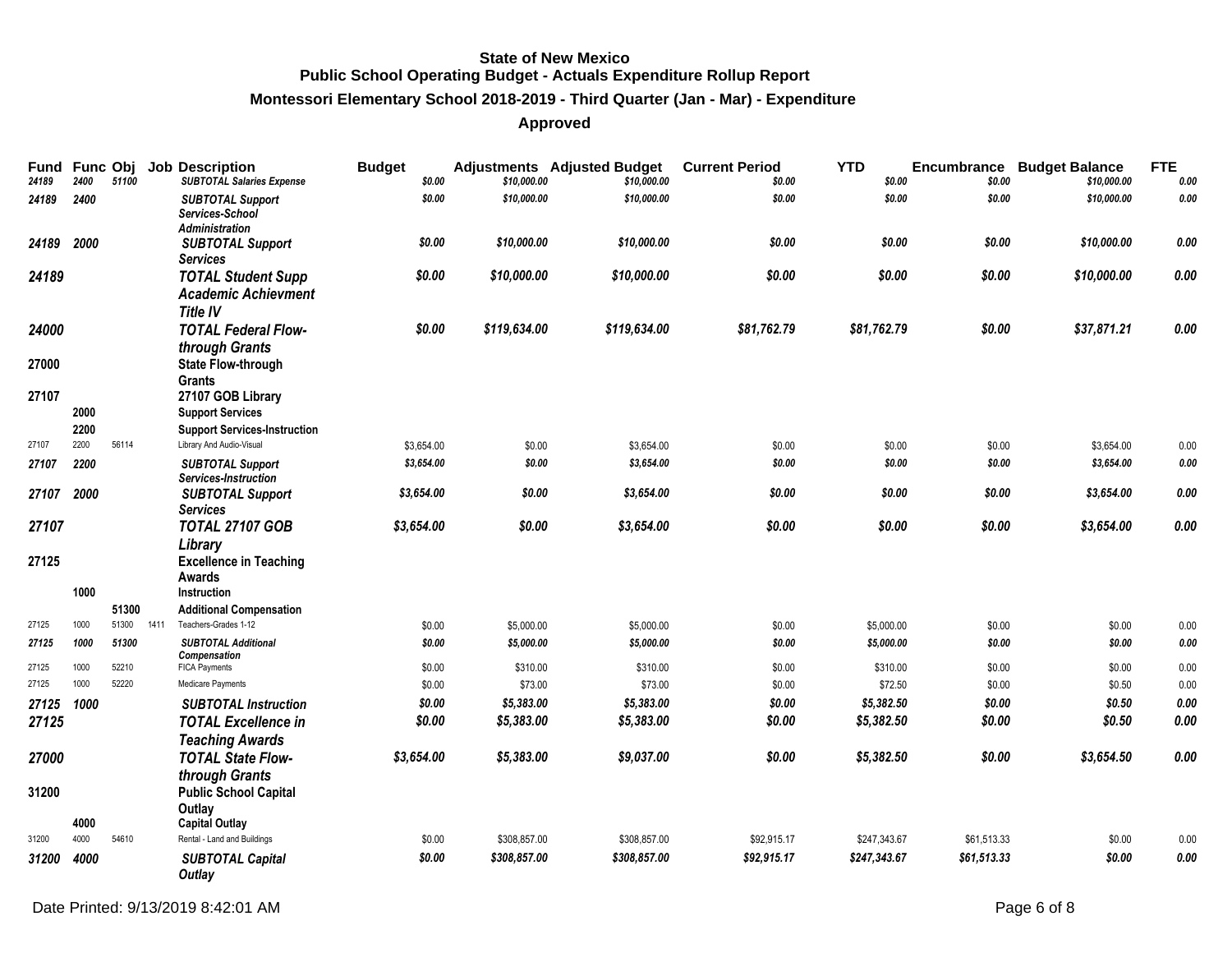#### **Montessori Elementary School 2018-2019 - Third Quarter (Jan - Mar) - Expenditure**

**Approved**

| Fund Func Obj<br>31200 |              |                | <b>Job Description</b><br><b>TOTAL Public School</b>                    | <b>Budget</b><br>\$0.00      | \$308,857.00     | <b>Adjustments</b> Adjusted Budget<br>\$308,857.00 | <b>Current Period</b><br>\$92,915.17 | <b>YTD</b><br>\$247,343.67 | \$61,513.33      | <b>Encumbrance Budget Balance</b><br>\$0.00 | <b>FTE</b><br>0.00 |
|------------------------|--------------|----------------|-------------------------------------------------------------------------|------------------------------|------------------|----------------------------------------------------|--------------------------------------|----------------------------|------------------|---------------------------------------------|--------------------|
| 31400                  |              |                | <b>Capital Outlay</b><br><b>Special Capital Outlay-</b><br><b>State</b> |                              |                  |                                                    |                                      |                            |                  |                                             |                    |
| 31400                  | 4000<br>4000 | 57331          | <b>Capital Outlay</b><br>Fixed Assets (more than \$5,000)               |                              |                  |                                                    |                                      |                            |                  |                                             |                    |
|                        |              |                |                                                                         | \$18,371.00                  | \$0.00           | \$18,371.00                                        | \$18,188.53                          | \$18,188.53                | \$0.00           | \$182.47                                    | 0.00<br>0.00       |
| 31400                  | 4000         |                | <b>SUBTOTAL Capital</b><br><b>Outlay</b>                                | \$18,371.00                  | \$0.00           | \$18,371.00                                        | \$18,188.53                          | \$18,188.53                | \$0.00           | \$182.47                                    |                    |
| 31400                  |              |                | <b>TOTAL Special Capital</b><br><b>Outlay-State</b>                     | \$18,371.00                  | \$0.00           | \$18,371.00                                        | \$18,188.53                          | \$18,188.53                | \$0.00           | \$182.47                                    | 0.00               |
| 31600                  |              |                | <b>Capital Improvements</b><br><b>HB-33</b>                             |                              |                  |                                                    |                                      |                            |                  |                                             |                    |
|                        | 4000         |                | <b>Capital Outlay</b>                                                   |                              |                  |                                                    |                                      |                            |                  |                                             |                    |
| 31600<br>31600         | 4000<br>4000 | 54500<br>57200 | <b>Construction Services</b><br><b>Buildings Purchase</b>               | \$30,000.00                  | \$0.00           | \$30,000.00                                        | \$0.00                               | \$0.00                     | \$0.00           | \$30,000.00                                 | 0.00               |
| 31600                  | 4000         | 57331          | Fixed Assets (more than \$5,000)                                        | \$925,030.00<br>\$100,000.00 | \$0.00<br>\$0.00 | \$925,030.00<br>\$100,000.00                       | \$0.00<br>\$0.00                     | \$0.00<br>\$21,153.95      | \$0.00<br>\$0.00 | \$925,030.00<br>\$78,846.05                 | 0.00<br>0.00       |
| 31600                  | 4000         | 57332          | Supply Assets (\$5,000 or less)                                         | \$50,000.00                  | \$0.00           | \$50,000.00                                        | \$0.00                               | \$0.00                     | \$817.74         | \$49,182.26                                 | 0.00               |
| 31600                  | 4000         |                | <b>SUBTOTAL Capital</b>                                                 | \$1,105,030.00               | \$0.00           | \$1,105,030.00                                     | \$0.00                               | \$21,153.95                | \$817.74         | \$1,083,058.31                              | $0.00\,$           |
|                        |              |                | Outlay                                                                  |                              |                  |                                                    |                                      |                            |                  |                                             |                    |
| 31600                  |              |                | <b>TOTAL Capital</b>                                                    | \$1,105,030.00               | \$0.00           | \$1,105,030.00                                     | \$0.00                               | \$21,153.95                | \$817.74         | \$1,083,058.31                              | 0.00               |
| 31700                  |              |                | <b>Improvements HB-33</b><br><b>Capital Improvements</b><br><b>SB-9</b> |                              |                  |                                                    |                                      |                            |                  |                                             |                    |
|                        | 1000         |                | Instruction                                                             |                              |                  |                                                    |                                      |                            |                  |                                             |                    |
| 31700                  | 1000         | 55913          | Contracts - Inter-agency/REC                                            | \$77,055.00                  | \$0.00           | \$77,055.00                                        | \$0.00                               | \$0.00                     | \$0.00           | \$77,055.00                                 | 0.00               |
| 31700                  | 1000<br>4000 |                | <b>SUBTOTAL Instruction</b><br><b>Capital Outlay</b>                    | \$77,055.00                  | \$0.00           | \$77,055.00                                        | \$0.00                               | \$0.00                     | \$0.00           | \$77,055.00                                 | $0.00\,$           |
| 31700                  | 4000         | 54315          | Maintenance & Repair -                                                  | \$0.00                       | \$0.00           | \$0.00                                             | \$0.00                               | \$0.00                     | \$97.49          | (\$97.49)                                   | 0.00               |
| 31700                  | 4000         |                | Bldgs/Grnds/Equipment (SB-9)<br><b>SUBTOTAL Capital</b>                 | \$0.00                       | \$0.00           | \$0.00                                             | \$0.00                               | \$0.00                     | \$97.49          | ( \$97.49)                                  | 0.00               |
| 31700                  |              |                | Outlay<br><b>TOTAL Capital</b>                                          | \$77,055.00                  | \$0.00           | \$77,055.00                                        | \$0.00                               | \$0.00                     | \$97.49          | \$76,957.51                                 | 0.00               |
|                        |              |                | <b>Improvements SB-9</b>                                                |                              |                  |                                                    |                                      |                            |                  |                                             |                    |
| 31701                  |              |                | <b>Capital Improvements</b><br><b>SB-9 Local</b>                        |                              |                  |                                                    |                                      |                            |                  |                                             |                    |
|                        | 4000         |                | <b>Capital Outlay</b>                                                   |                              |                  |                                                    |                                      |                            |                  |                                             |                    |
| 31701                  | 4000         | 54315          | Maintenance & Repair<br>Bldgs/Grnds/Equipment (SB-9)                    | \$63,955.00                  | \$0.00           | \$63,955.00                                        | \$4,882.63                           | \$81,768.59                | \$4,556.59       | (\$22,370.18)                               | 0.00               |
| 31701                  | 4000         | 54500          | <b>Construction Services</b>                                            | \$0.00                       | \$0.00           | \$0.00                                             | \$0.00                               | \$4,247.98                 | \$30,752.02      | (\$35,000.00)                               | 0.00               |
| 31701                  | 4000         | 57200          | <b>Buildings Purchase</b>                                               | \$123,506.00                 | \$0.00           | \$123,506.00                                       | \$0.00                               | \$0.00                     | \$0.00           | \$123,506.00                                | 0.00               |
| 31701                  | 4000         | 57331          | Fixed Assets (more than \$5,000)                                        | \$50,000.00                  | \$0.00           | \$50,000.00                                        | \$0.00                               | \$531.36                   | \$68.64          | \$49,400.00                                 | 0.00               |
| 31701                  | 4000         | 57332          | Supply Assets (\$5,000 or less)                                         | \$50,000.00                  | \$0.00           | \$50,000.00                                        | \$6,950.98                           | \$10,470.49                | \$285.33         | \$39,244.18                                 | 0.00               |
| 31701                  | 4000         |                | <b>SUBTOTAL Capital</b><br><b>Outlay</b>                                | \$287,461.00                 | \$0.00           | \$287,461.00                                       | \$11,833.61                          | \$97,018.42                | \$35,662.58      | \$154,780.00                                | 0.00               |

Date Printed: 9/13/2019 8:42:01 AM Page 7 of 8